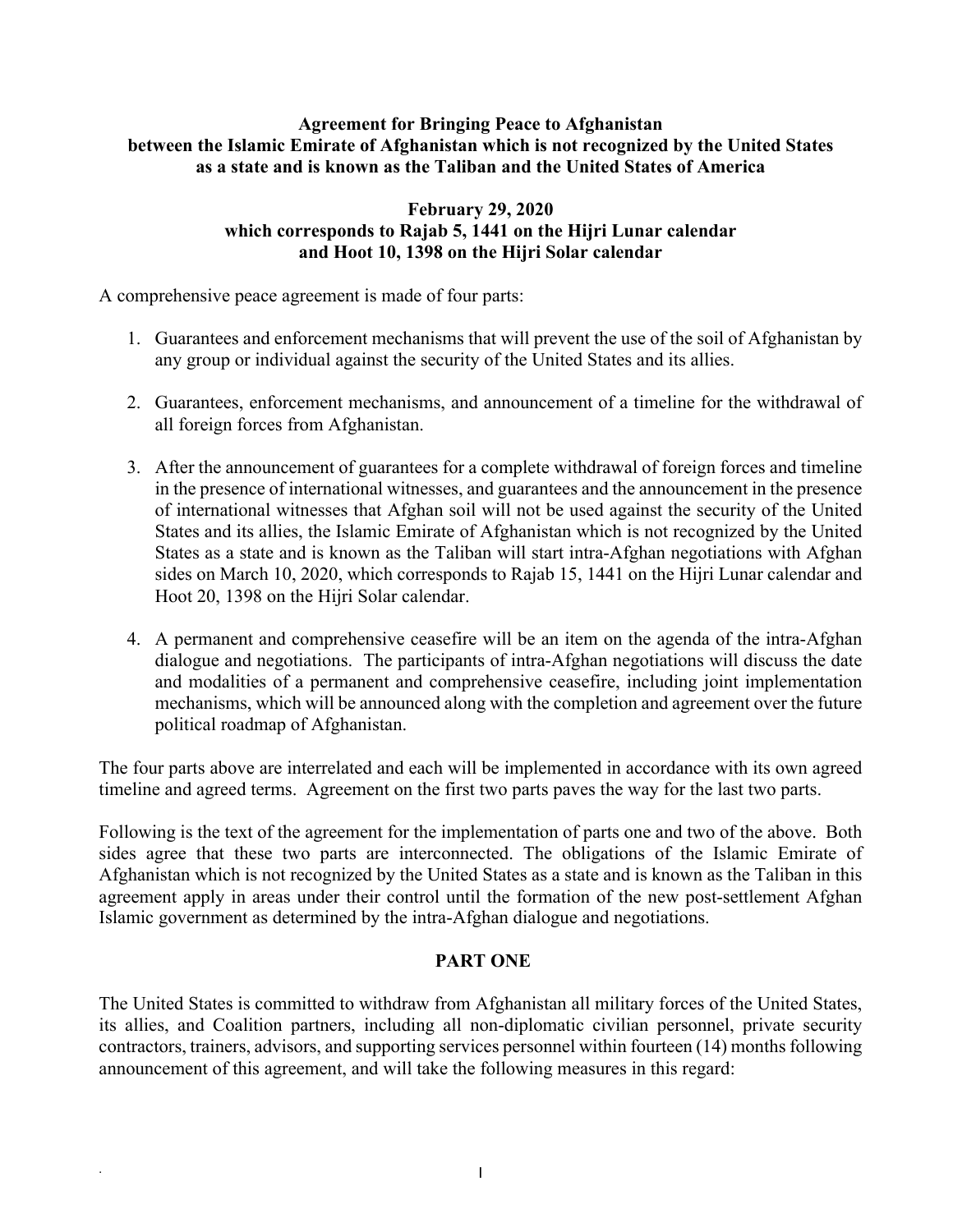- A. The United States, its allies, and the Coalition will take the following measures in the first one hundred thirty-five (135) days:
	- 1) They will reduce the number of U.S. forces in Afghanistan to eight thousand six hundred (8,600) and proportionally bring reduction in the number of its allies and Coalition forces.
	- 2) The United States, its allies, and the Coalition will withdraw all their forces from five (5) military bases.
- B. With the commitment and action on the obligations of the Islamic Emirate of Afghanistan which is not recognized by the United States as a state and is known as the Taliban in Part Two of this agreement, the United States, its allies, and the Coalition will execute the following:
	- 1) The United States, its allies, and the Coalition will complete withdrawal of all remaining forces from Afghanistan within the remaining nine and a half (9.5) months.
	- 2) The United States, its allies, and the Coalition will withdraw all their forces from remaining bases.
- C. The United States is committed to start immediately to work with all relevant sides on a plan to expeditiously release combat and political prisoners as a confidence building measure with the coordination and approval of all relevant sides. Up to five thousand (5,000) prisoners of the Islamic Emirate of Afghanistan which is not recognized by the United States as a state and is known as the Taliban and up to one thousand (1,000) prisoners of the other side will be released by March 10, 2020, the first day of intra-Afghan negotiations, which corresponds to Rajab 15, 1441 on the Hijri Lunar calendar and Hoot 20, 1398 on the Hijri Solar calendar. The relevant sides have the goal of releasing all the remaining prisoners over the course of the subsequent three months. The United States commits to completing this goal. The Islamic Emirate of Afghanistan which is not recognized by the United States as a state and is known as the Taliban commits that its released prisoners will be committed to the responsibilities mentioned in this agreement so that they will not pose a threat to the security of the United States and its allies.
- D. With the start of intra-Afghan negotiations, the United States will initiate an administrative review of current U.S. sanctions and the rewards list against members of the Islamic Emirate of Afghanistan which is not recognized by the United States as a state and is known as the Taliban with the goal of removing these sanctions by August 27, 2020, which corresponds to Muharram 8, 1442 on the Hijri Lunar calendar and Saunbola 6, 1399 on the Hijri Solar calendar.
- E. With the start of intra-Afghan negotiations, the United States will start diplomatic engagement with other members of the United Nations Security Council and Afghanistan to remove members of the Islamic Emirate of Afghanistan which is not recognized by the United States as a state and is known as the Taliban from the sanctions list with the aim of achieving this objective by May 29, 2020, which corresponds to Shawwal 6, 1441 on the Hijri Lunar calendar and Jawza 9, 1399 on the Hijri Solar calendar.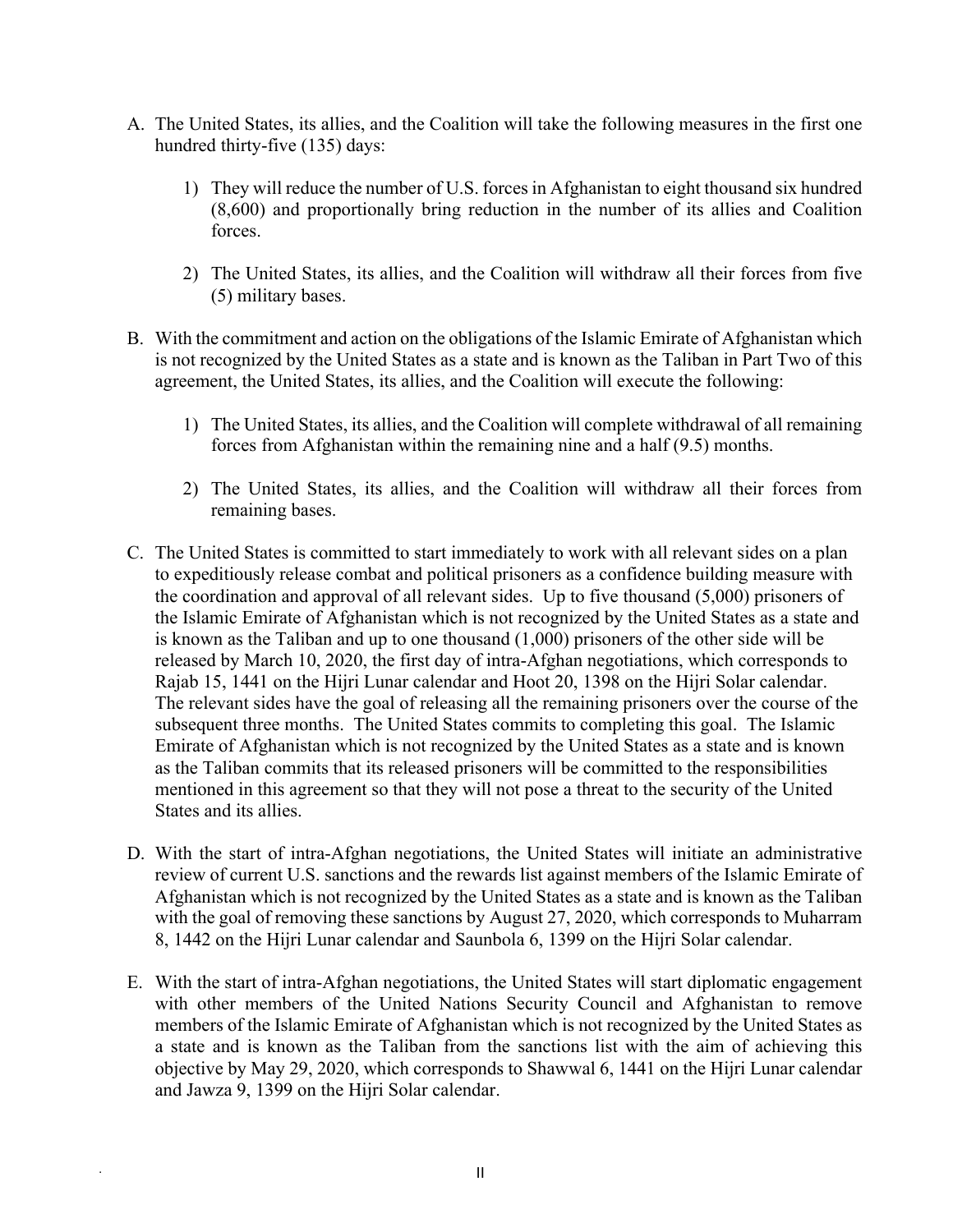F. The United States and its allies will refrain from the threat or the use of force against the territorial integrity or political independence of Afghanistan or intervening in its domestic affairs.

#### **PART TWO**

In conjunction with the announcement of this agreement, the Islamic Emirate of Afghanistan which is not recognized by the United States as a state and is known as the Taliban will take the following steps to prevent any group or individual, including al-Qa'ida, from using the soil of Afghanistan to threaten the security of the United States and its allies:

- 1. The Islamic Emirate of Afghanistan which is not recognized by the United States as a state and is known as the Taliban will not allow any of its members, other individuals or groups, including al-Qa'ida, to use the soil of Afghanistan to threaten the security of the United States and its allies.
- 2. The Islamic Emirate of Afghanistan which is not recognized by the United States as a state and is known as the Taliban will send a clear message that those who pose a threat to the security of the United States and its allies have no place in Afghanistan, and will instruct members of the Islamic Emirate of Afghanistan which is not recognized by the United States as a state and is known as the Taliban not to cooperate with groups or individuals threatening the security of the United States and its allies.
- 3. The Islamic Emirate of Afghanistan which is not recognized by the United States as a state and is known as the Taliban will prevent any group or individual in Afghanistan from threatening the security of the United States and its allies, and will prevent them from recruiting, training, and fundraising and will not host them in accordance with the commitments in this agreement.
- 4. The Islamic Emirate of Afghanistan which is not recognized by the United States as a state and is known as the Taliban is committed to deal with those seeking asylum or residence in Afghanistan according to international migration law and the commitments of this agreement, so that such persons do not pose a threat to the security of the United States and its allies.
- 5. The Islamic Emirate of Afghanistan which is not recognized by the United States as a state and is known as the Taliban will not provide visas, passports, travel permits, or other legal documents to those who pose a threat to the security of the United States and its allies to enter Afghanistan.

### **PART THREE**

1. The United States will request the recognition and endorsement of the United Nations Security Council for this agreement.